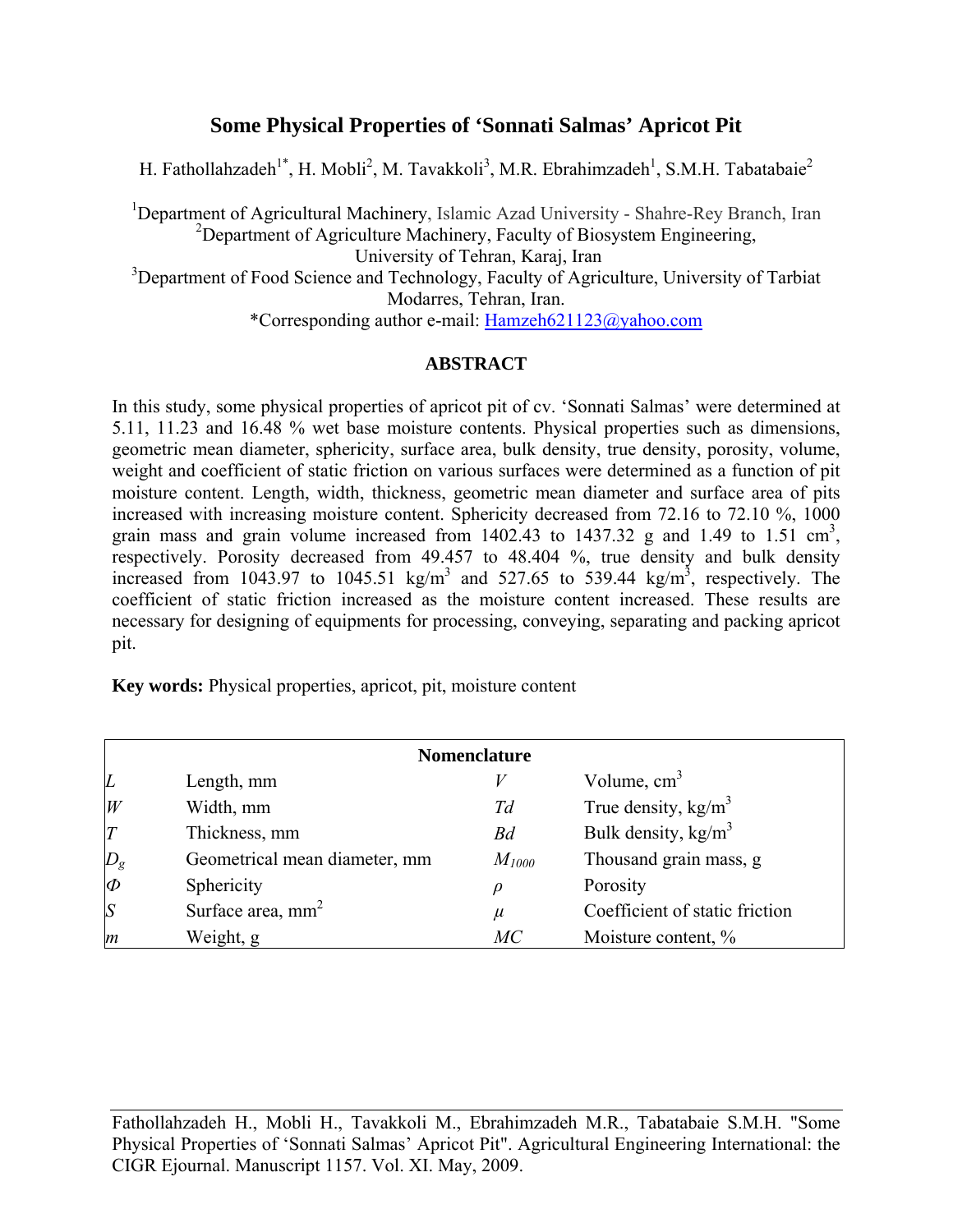### **1. INTRODUCTION**

Apricot (*Prunus armeniaca* L.) is widely cultivated in Mediterranean countries (Burgos *et al.,* 1993). Apricot trees can grow over all the five continents of the world and annual amount of production exceeds 2.8 million tons. Iran is the second apricot producer country in the world with about 280000 tons per year. In Iran, the most widely produced cultivars are 'Tabarzeh', 'Sonnati Salmas', 'Kardi Damavandi' and 'Nakhjavan'. Iran has exported more than 670 tons to different countries in 2005 (FAO, 2008). France, Spain, Italy and Greece are fresh apricot producers. Hungary, Morocco and Tunisia are important fresh apricot exporter countries. Turkey, Australia and Iran are major and famous dried apricot producers and exporter countries (Togrul, 2003). Apricot has an important place in human nutrition and apricot fruits can be used as fresh, dried or processed fruits. Apricot is rich in minerals such as potassium and precursors such as β-carotene, which is the precursor substance of vitamin A. Apricot kernels are used in production of oils, benzaldehyde, cosmetics, active carbon, and perfume aroma (Yildiz, 1994). Apricot farming needs extensive labor and energy. In Iran, apricot fruits are harvested at about 77 % moisture content (ASB, 2008). Apricot pits are also separated into shells and kernels in the regional conglomerates which have washing, sorting, breaking and separating units. The shells are generally used as fuel. Physical properties of apricot are important for designing of equipments for harvesting and post-harvest technology: transporting, storing, cleaning, separating, sorting, sizing, packaging and processing it into different foods. Since currently used systems have been generally designed without taking these criteria into consideration, the resulting designs led to inadequate applications. These results cause a reduction in work efficiency and an increase in product loss. Therefore, determination and consideration of these criteria plays important role in the design of these equipments.

Many studies have reported about the physical and mechanical properties of kernels, seeds and fruits such as Gezer *et al.* (2002) and Fathollahzadeh *et al.* (2008) for apricot pit and apricot kernel respectively, Puchalski *et al.* (2003) for apple, Aydin (2003) for almond nut and kernel, Khazaei and Mann (2004) for sea buckthorn berries, Mamman *et al.* (2005) for desert date nuts, Kashaninejad *et al.* (2006) and Razavi *et al.* (2007) for pistachio nuts and kernels, ElMasry *et al.* (2006) for potato, Keramat Jahromi *et al.* (2007) for date fruit cv. 'Lasht', Keramat Jahromi *et al.* (2007) for bergamot fruit, Sessiz *et al.* (2007) for caper fruit and Ghadge *et al.* (2008) for chick pea split.

As it can be found from literature review, there is no published paper about the physical properties of apricot pit, except one work (Gezer *et al.*, 2002), who studied some physical properties as function of moisture content.

Also in spite of the fact that Iran is the second apricot producer in the world, exportation of this product and its process is so low. It is clear that studying the physical and mechanical properties of apricot is essential and practical for its process. In order to achieve this objective, some important physical properties of apricot pit such as axial dimensions, 1000 grain mass, bulk density and coefficient of static friction in three moisture content levels were determined.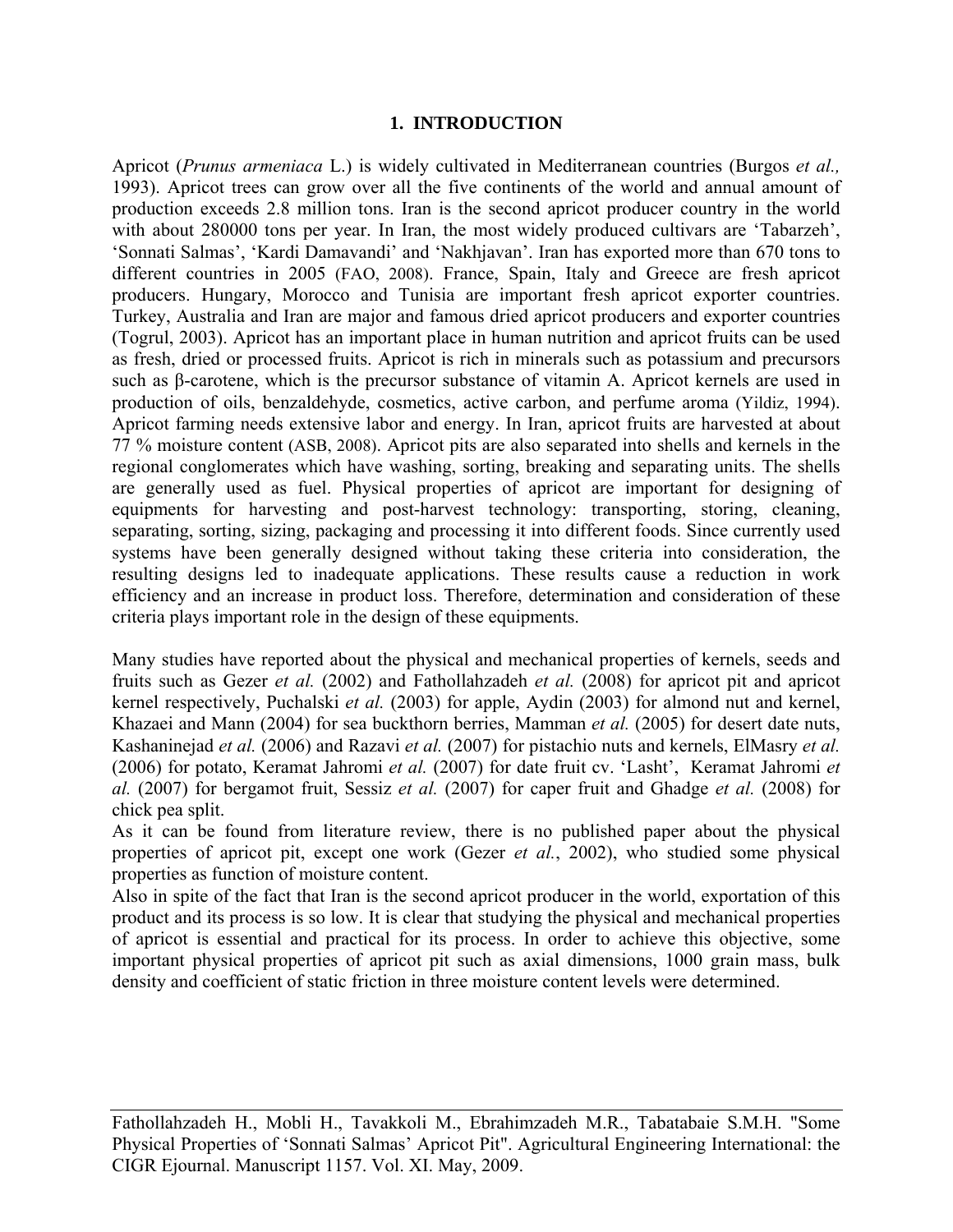#### **2. MATERIALS AND METHODS**

Apricot pit of cultivar 'Sonnati Salmas' (fig. 1) used in this study was produced in the West Azarbayjan province of Iran. Pits were cleaned to remove all foreign matter. Finally 20 kg net pit was obtained. All products were kept in room temperature for two days. All experiments were done on apricot pit with moisture contents of 5.11, 11.23 and 16.48 % which are suitable for processing. One hundred apricots were randomly selected and their pit parameters including length (L) in mm, width (W) in mm, thickness (T) in mm, weight (m) in g, volume (V) in cm<sup>3</sup>, true density (Td) in kg/m<sup>3</sup>, geometrical mean diameter  $(D_g)$  in mm, sphericity factor ( $\Phi$ ) and surface area (S) in mm<sup>2</sup> were measured. Geometrical dimensions and weight of pits were determined using a micrometer caliper and a digital balance having accuracy of 0.01 mm and 0.0001 g, respectively.



Figure 1. Apricot pit of cv. 'Sonnati Salmas'

Geometrical mean diameter  $(D_g)$ , sphericity factor  $(\Phi)$  and surface area (S) were obtained from the following equations (Mohsenin, 1970; Fathollahzadeh *et al.*, 2008):

$$
D_g = (LWT)^{0.333}
$$
  
\n
$$
\phi = (D_g/L) \times 100
$$
\n(1)

$$
S = \pi D_g^2 \tag{3}
$$

In order to determine thousand grain mass  $(M_{1000})$ , 100 pits were randomly selected and weighed. True density (Td) and volume (V) were determined using liquid displacement method. Toluene was used instead of water as liquid, because it has more advantages. As it is known, toluene has less surface tension and degeneration (Mohsenin, 1970). The bulk density (Bd) is the ratio of the mass of sample pits to the total volume. It was determined by filling a 1000 ml container with pits from a height of about 15 cm, striking the top level and then weighing the contents (Deshpande *et al.*, 1993). Also porosity (P) was calculated by the following equation (Mohsenin, 1970; Fathollahzadeh *et al.,* 2008):

$$
P = 1 - \frac{Bd}{Td} \tag{4}
$$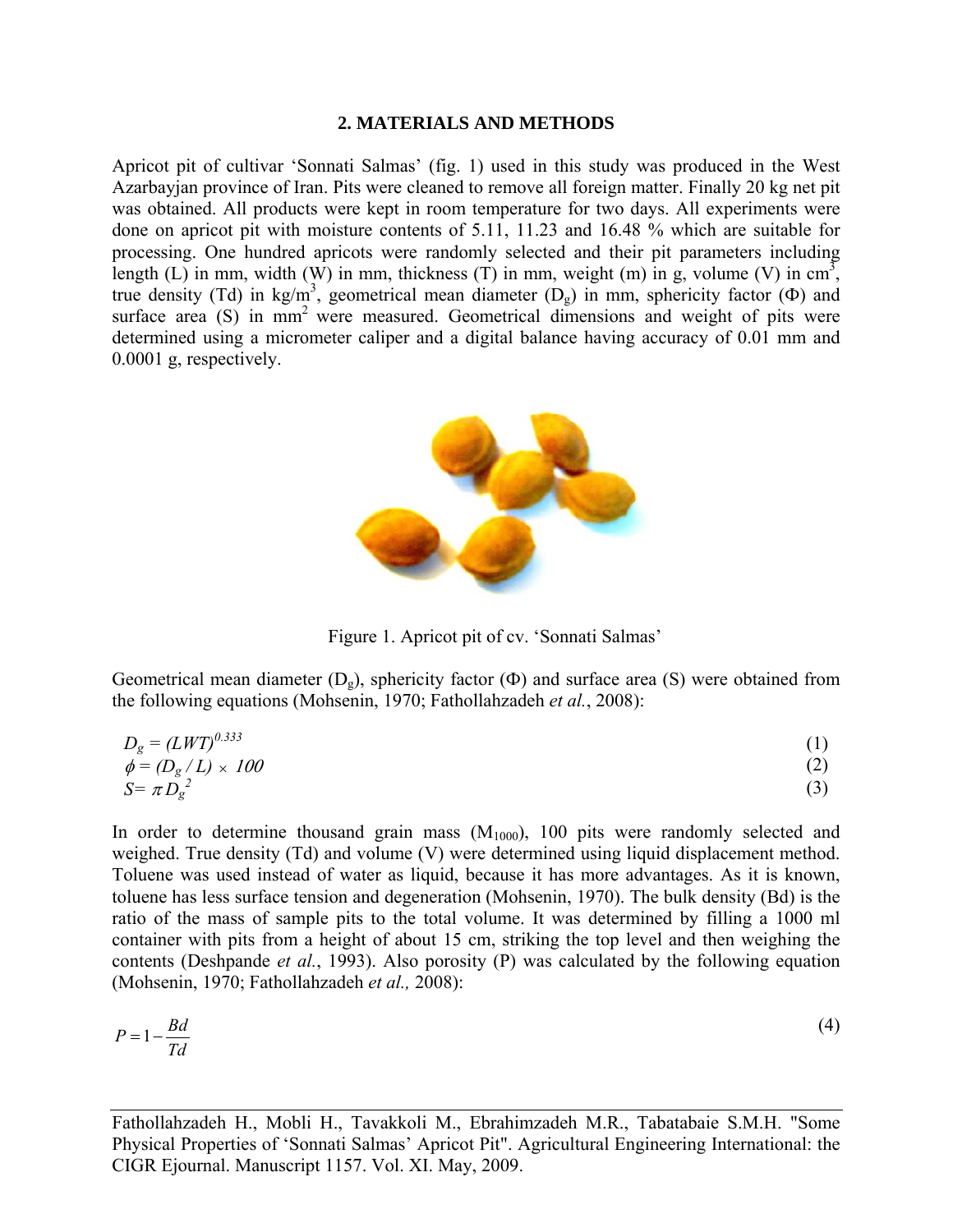Coefficient of static friction  $(\mu)$  of apricot pits on four surfaces including wood, glass, galvanized steel and fiberglass were determined. In order to determine coefficient of friction, products were put on the surface with adjustable slope. When pit started to move, the tangent of the slope angle showed the coefficient of friction (Fathollahzadeh *et al.*, 2008).

### **3. RESULTS AND DISCUSSION**

Mean values of apricot pit physical properties measured at different moisture contents were compared by Duncan's multiple rang test. Comparison of average data ( $p \le 0.05$ ) by Duncan's method related to dimension, mass, volume, density and coefficient of static friction on four surfaces are shown in table 1.

| Table 1. Physical properties compared by Duncan's multiple range lest ( $p<0.03$ ) |                  |                       |                          |                            |  |  |
|------------------------------------------------------------------------------------|------------------|-----------------------|--------------------------|----------------------------|--|--|
| Moisture content <sup>®</sup>                                                      |                  | $5.11\%$              | 11.23 %                  | 16.48 %                    |  |  |
| Length, mm                                                                         |                  | $20.73^b \pm 1.250$   | $20.89^{ab} \pm 1.248$   | $21.18^a \pm 1.256$        |  |  |
| Width, mm                                                                          |                  | $16.07^b \pm 0.880$   | $16.22^{ab} \pm 0.886$   | $16.41^a \pm 0.886$        |  |  |
| Thickness, mm                                                                      |                  | $10.11^a \pm 1.018$   | $10.20^a \pm 1.017$      | $10.33^a \pm 1.019$        |  |  |
| Geometric mean diameter, mm                                                        |                  | $14.93^b \pm 0.740$   | $15.06^{ab} \pm 0.737$   | $15.25^a \pm 0.738$        |  |  |
| Spherically, %                                                                     |                  | $72.16^a \pm 3.42$    | $72.14^a \pm 3.39$       | $72.10^a \pm 3.36$         |  |  |
| Surface area, mm <sup>2</sup>                                                      |                  | $702.00^b \pm 69.72$  | $714.01^{ab} \pm 70.15$  | $732.28^a \pm 71.58$       |  |  |
| Volume, $cm3$                                                                      |                  | $1.49^a \pm 0.21$     | $1.50^a \pm 0.21$        | $1.51^a \pm 0.22$          |  |  |
| Mass, g                                                                            |                  | $1.55^a \pm 0.221$    | $1.56^a \pm 0.222$       | $1.58^a \pm 0.222$         |  |  |
| True density, $kg/m3$                                                              |                  | $1043.97^a \pm 44.50$ | $1040.02^a \pm 43.26$    | $1045.51^a \pm 43.18$      |  |  |
| Bulk density, $kg/m3$                                                              |                  | $527.65^a \pm 2.85$   | $532.42^a \pm 2.99$      | 539.44 <sup>a</sup> ± 9.83 |  |  |
|                                                                                    | wood             | $0.53^a \pm (0.102)$  | $0.57^a \pm (0.023)$     | $0.62^a \pm (0.098)$       |  |  |
| Coefficient of                                                                     | glass            | $0.337^b \pm (0.021)$ | $0.360^{ab} \pm (0.036)$ | $0.360^a \pm (0.031)$      |  |  |
| static friction on                                                                 | galvanize sheet  | $0.357^b \pm (0.032)$ | $0.430^{ab} \pm (0.042)$ | $0.490^a \pm (0.064)$      |  |  |
|                                                                                    | fiberglass sheet | $0.38^a \pm (0.108)$  | $0.42^a \pm (0.039)$     | $0.44^a \pm (0.025)$       |  |  |
| Presented results are average values for 100 apricot pits.                         |                  |                       |                          |                            |  |  |

Table 1. Physical grounding compared by Duncan's multiple gauge test  $(p<0.05)$ 

Same superscript letters in a row indicate that difference was not significant at  $p \le 0.05$  level.

## **3.1 Axial Dimensions and Geometrical Mean Diameter**

The axial dimensions, including length, width, and thickness of apricot pits measured at 5.11, 11.23 and 16.48 % wet base moisture contents are shown in figure 2. The relationships between length, width and thickness were given by the following equation:

 $L = 1.29 \ W = 2.04 \ T$  (5)

Axial dimensions were increased with increasing moisture content. The reason for this increase was probably the presence of some tiny voids on the pits. Similar findings were reported for other grains (Aydin, 2003; Kashaninejad *et al.*, 2006; Al-Mahasneh and Rababah, 2007; Gezer *et al.*, 2002). Axial dimensions are important to determine aperture size for designing of pit handling machinery. Geometrical mean diameter was also increased with increasing moisture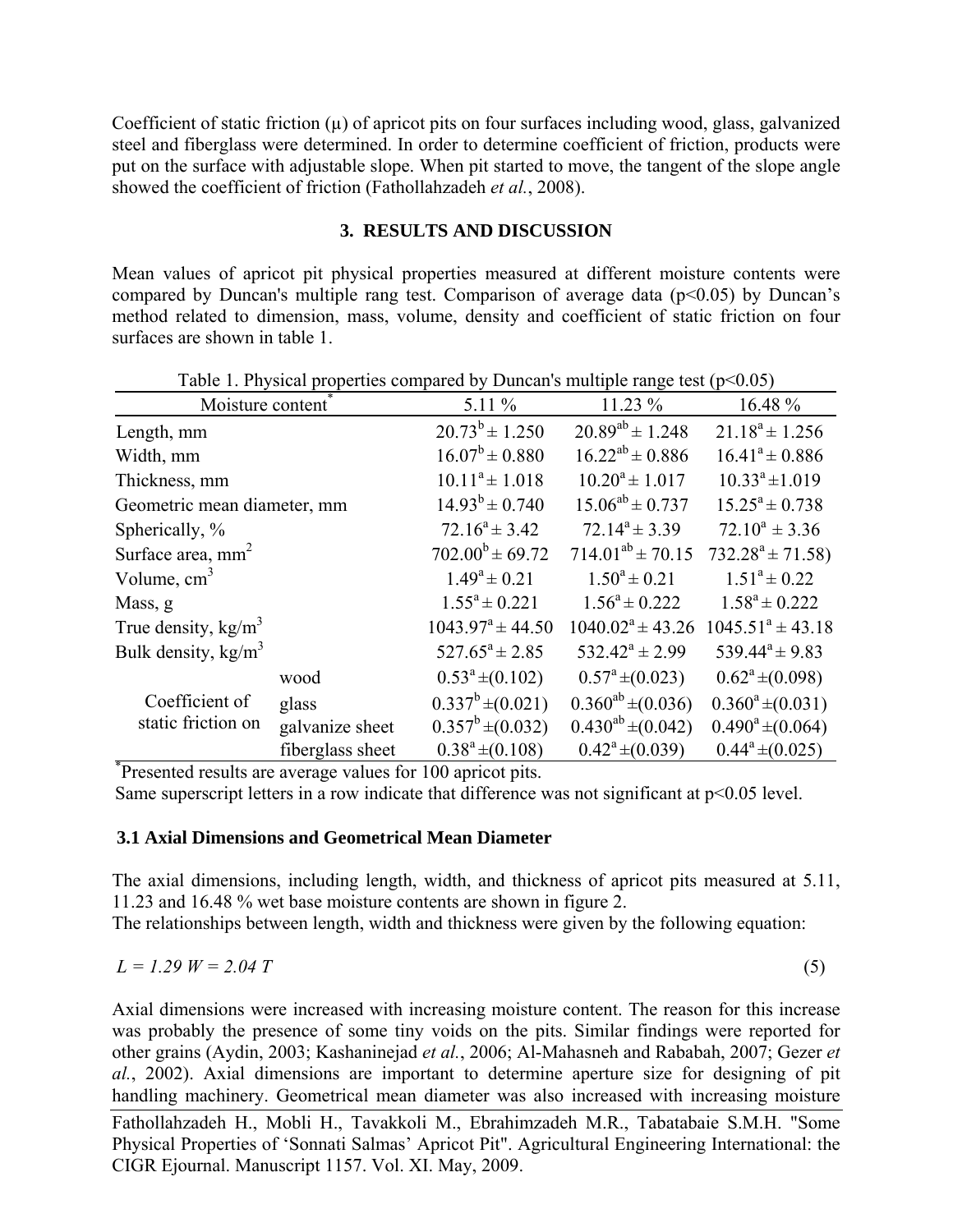content (table 1). Gezer *et al.* (2002), Baryeh (2001) and Fathollahzadeh *et al.* (2008) have reported similar trends.



Figure 2. Effect of moisture content on symmetrical dimensions of apricot pit

### **3.2 Sphericity**

The sphericity of apricot pit decreased from 72.167 to 72.100 % as the moisture content increased (table 1). The relationship between sphericity and moisture content can be represented by the following equation  $(R^2=0.9461)$ :

$$
\Phi = 72.27 - 0.0104 \, MC \tag{6}
$$

ÇalŞir *et al.* (2005) and Gezer *et al.* (2002) have reported similar trends.

## **3.3 Volume**

The grain volume of apricot pit varied between 1.49 and 1.51 cm<sup>3</sup> (fig 3). The relationship between grain volumes and the moisture content was found as represented by equation 7  $(R^2=0.9917)$ :

$$
V=0.0021MC+1.4788\tag{7}
$$

Volume of apricot pits increased with moisture content. Deshpande *et al.* (1993), Gezer *et al.* (2002), Razavi *et al.* (2007) and Fathollahzadeh *et al.* (2008) have reported similar results.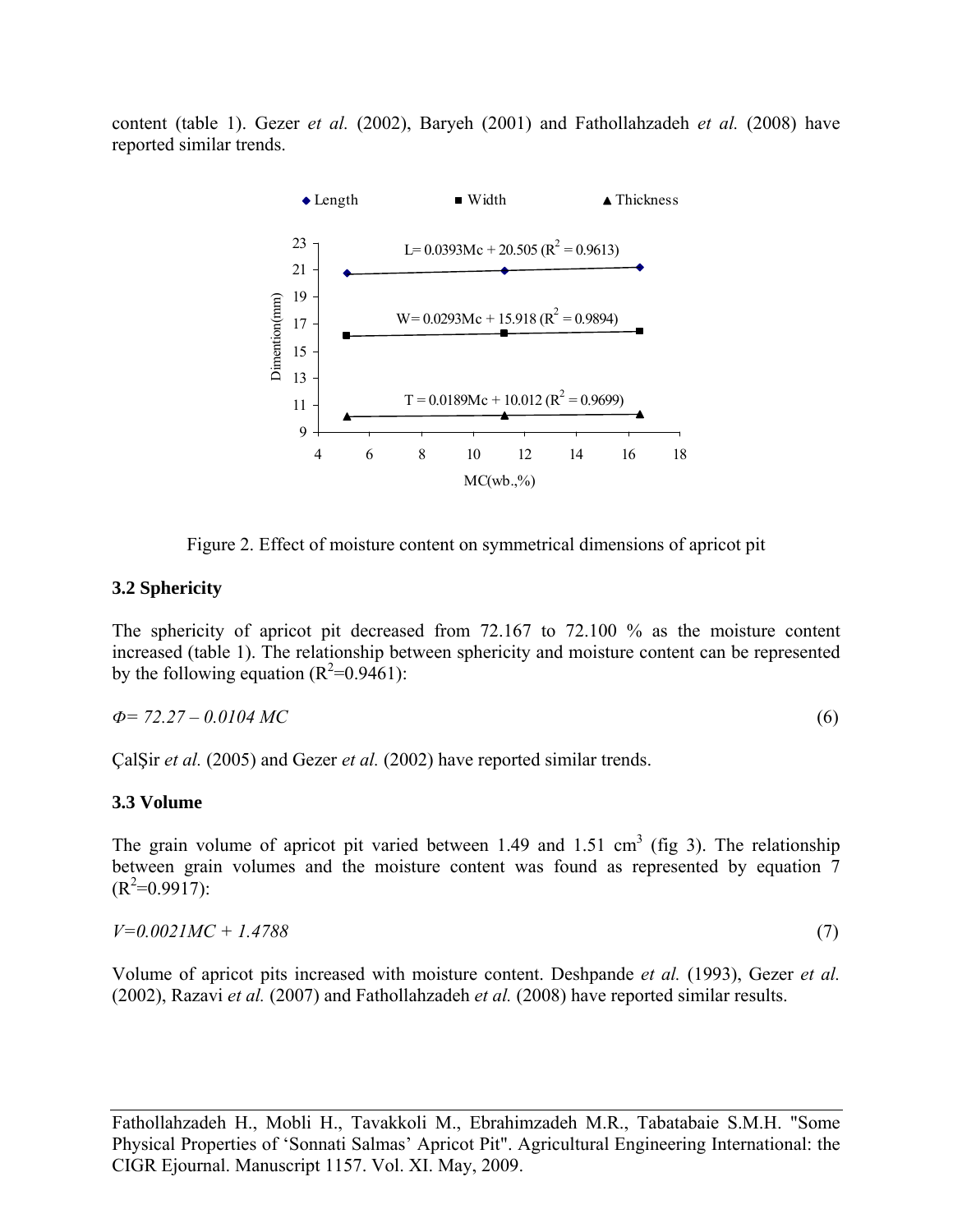

Figure 3. Effect of moisture content on grain volume of apricot pit

#### **3.4 True Density**

As it is shown in figure 4, true density of apricot pits increased from 1043.97 and 1045.51 kg/m<sup>3</sup>. The relationship between true density and the moisture content was expressed by the following equation  $(R^2=0.889)$ :

$$
Td = 0.1329MC + 1043.2 \tag{8}
$$



Figure 4. Effect of moisture content on true density of apricot pit

Deshpande *et al.* (1993), Gezer *et al.* (2002) and Kashaninejad *et al.* (2006) have reported similar trends.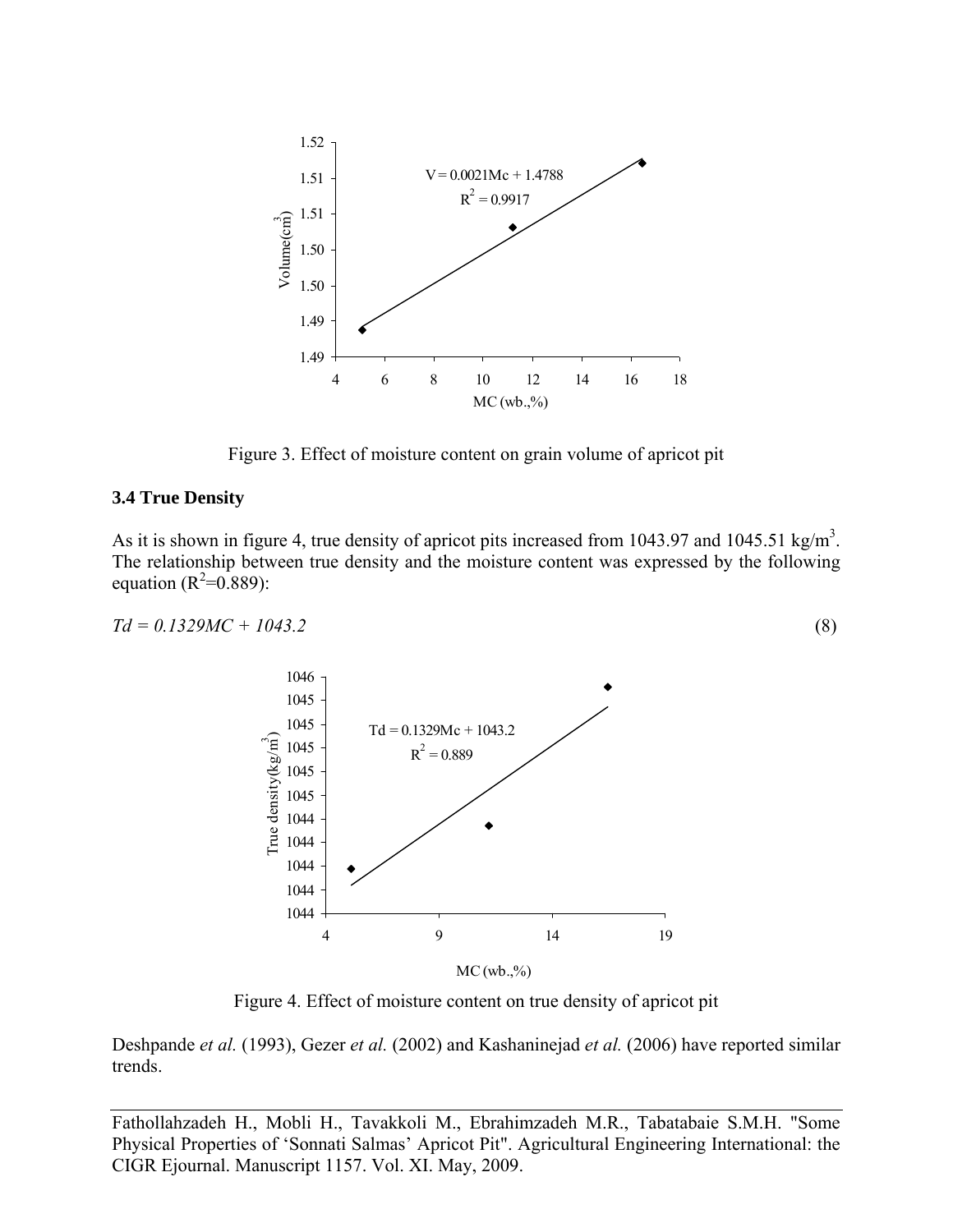### **3.5 Bulk Density**

As it is presented on figure 5, the bulk density of apricot pit varied between 527.65 and 539.44  $kg/m<sup>3</sup>$ . The relationship between bulk density and moisture content was linear and can be expressed by the following equation  $(R^2=0.9764)$ :

 $Bd = 1.0298MC + 521.91$  (9)

The present result is similar to the recent works done by Kashaninejad *et al*. (2006) and Gezer *et al.* (2002).



Figure 5. Effect of moisture content on bulk density of apricot pit

### **3.6 Surface Area**

The variation of the surface area with the grain moisture content is shown in figure 6. This figure indicates that the surface area increased linearly with moisture content of pits. The relationship between surface area and moisture content of apricot pit was found to be as follows  $(R^2=0.9737)$ .

 $S = 2.6445 Mc + 687.17$  (10)

Aydin (2003), Deshpande *et al.* (1993), Gezer *et al.* (2002) and Fathollahzadeh *et al.* (2008) have reported similar trends.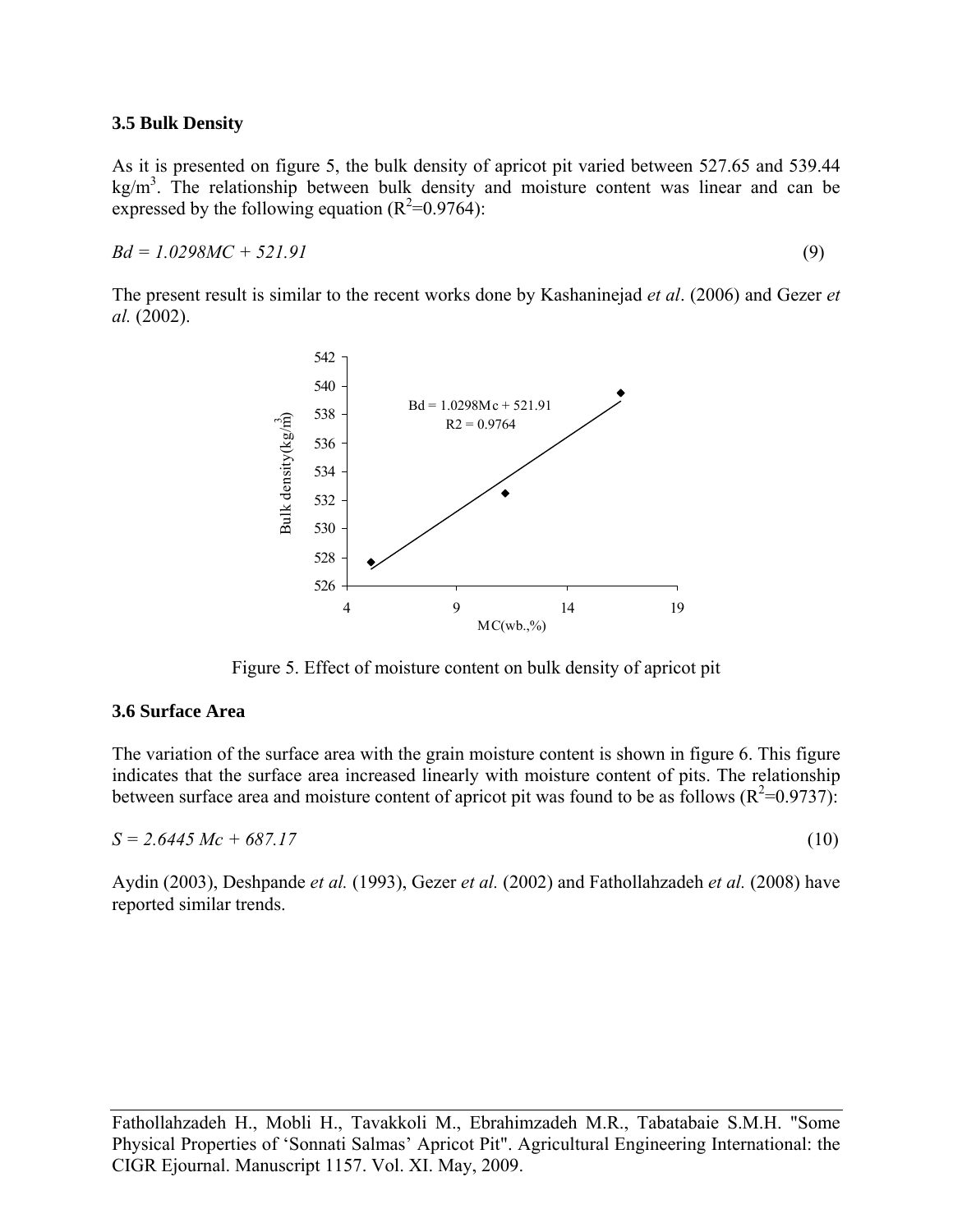

Figure 6. Effect of moisture content on surface area of apricot pit

#### **3.7 Thousand Grain Mass**

The variation of the 1000 grain mass with the grain moisture content is shown in figure 7. Results showed that 1000 grain mass at 5.11, 11.23 and 16.48 % moisture contents was 1402.43, 1411.72 and 1437.32 g, respectively. The relationship between 1000 grain mass and moisture content of apricot pit was as follows  $(R^2=0.9082)$ :

$$
M_{1000} = 3.0261MC + 1384.1 \tag{11}
$$

Mohsenin (1970), Sessiz *et al.* (2007) and Fathollahzadeh *et al.* (2008) have reported similar trends.



Figure 7. Effect of moisture content on 1000 grain mass of apricot pit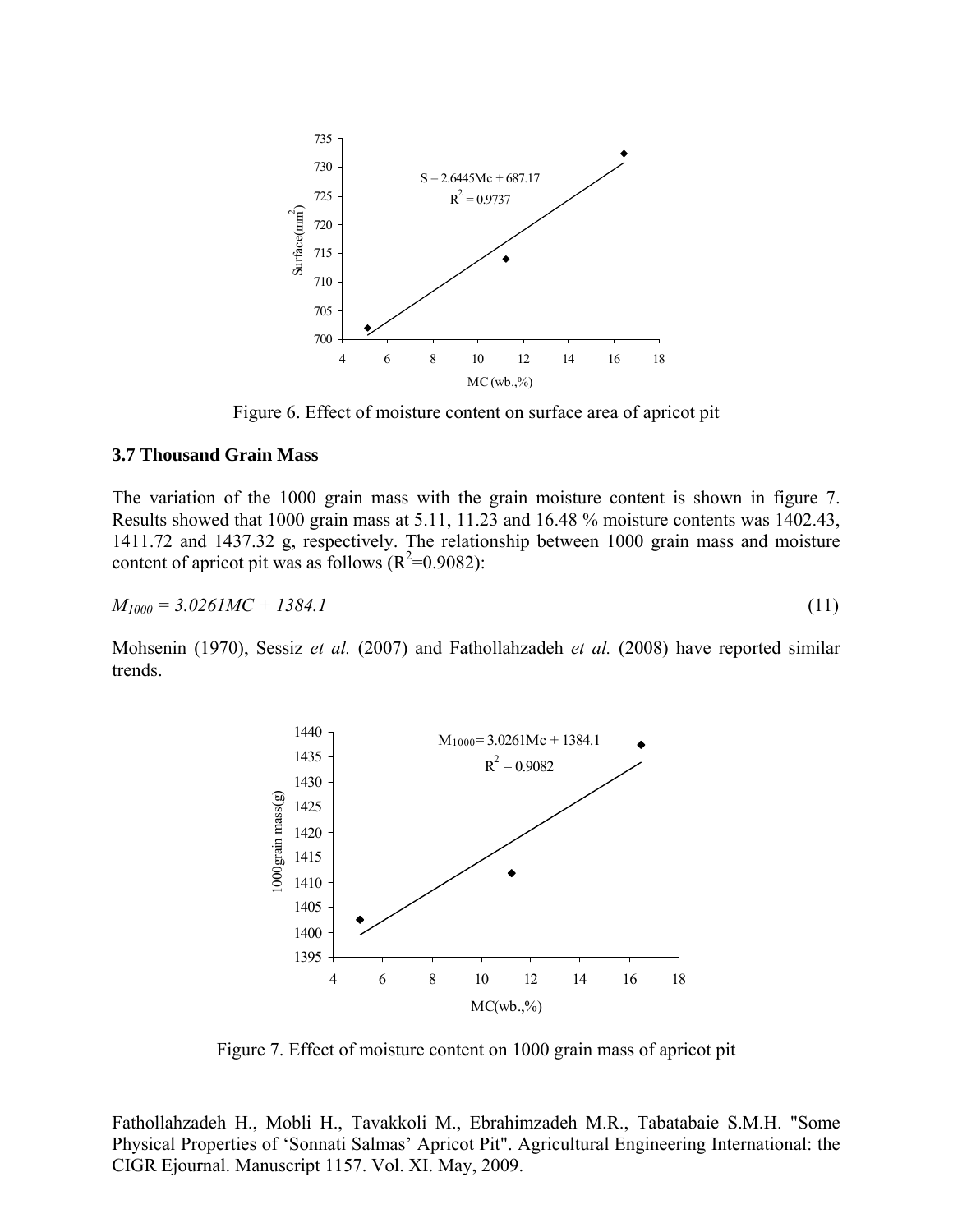### **3.8 Porosity**

The porosity calculated from experimental data on particle density and bulk density for each pit decreased as the moisture content increased (fig. 8). Results showed that porosity at 5.11, 11.23 and 16.48 % moisture contents was 49.457, 48.807 and 48.404 %, respectively. The following relationship was found between pit porosity and moisture content ( $\mathbb{R}^2$ =0.9805):

 $P = -9.2071MC + 49.967$  (12)

Deshpand *et al.* (1993) and Sessiz *et al.* (2007) reported similar results.



Figure 8. Effect of moisture content on porosity of apricot pit

### **3.9 Coefficient of Static Friction of Pits on Different Surfaces**

Figure 9 shows relationship between coefficient of static friction measured on four surfaces (wood, glass, galvanized steel and fiberglass) and moisture content. With increasing moisture content, coefficient increased for all surfaces but with different levels. The highest values of coefficient of static friction of pits were obtained on wood. At all moisture contents, the least static coefficient of friction was found on glass. Relationship between moisture content and coefficient of static friction of apricot pits on different surfaces was given as bellow:

| $\mu_{wood} = 0.0079MC + 0.4872$ | $(R^2=0.9883)$ | (13) |
|----------------------------------|----------------|------|
|                                  |                |      |

| $\mu_{\text{fiberglass}} = 0.005MC + 0.3592$ | $(R^2=0.9841)$ | (14) |
|----------------------------------------------|----------------|------|
| $\mu_{galvanize} = 0.0117MC + 0.2976$        | $(R^2=0.9999)$ | (15) |

 $\mu_{glass} = 0.0021MC + 0.3297$  $(R^2=0.7872)$  (16)

The reason for increasing friction coefficient at higher moisture content may be the extant water in pit offering a cohesive force on the surface of contact. Water tends to adhere to surface and the water on the moist pit surface would be absorbed to the across surface on which the sample is being moved. Aydin (2003) reported that, at all investigated moisture contents, both static and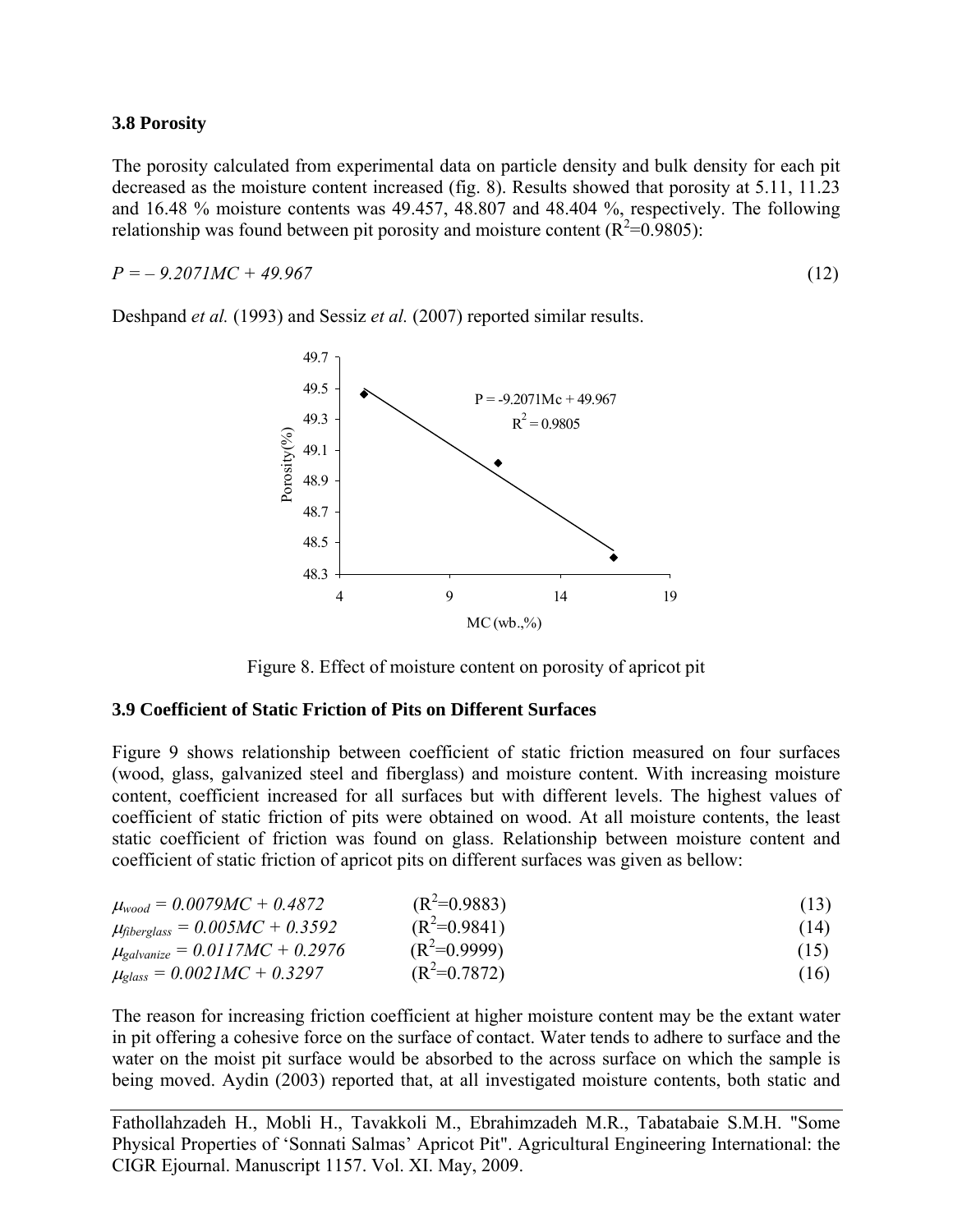dynamic coefficients of friction were the greatest for almond nut and kernel against plywood and least for galvanized sheet metal with rubber in between. As the moisture content of the nut increased, the static and dynamic coefficients increased significantly. Kashaninejad *et al.* (2006) reported that, the static coefficient of friction was the highest for pistachio nut and kernel on rough concrete and the least for galvanized iron. As the moisture content of pistachio nut and kernel increased, the static coefficient of friction increased linearly.



Figure 9. Effect of moisture content on coefficient of static friction of apricot pit

### **4. CONCLUSIONS**

- 1. Physical properties of apricot pit depend on its moisture content.
- 2. The symmetrical dimensions and weight of apricot pit increased with moisture content. This situation is due to water absorption by pits.
- 3. Geometric mean diameter of apricot pit also increased with increasing moisture content.
- 4. In apricot pits, 1000 grain weight, grain volume, and surface area of apricot pit increased with increase in moisture content.
- 5. As the moisture content increased from 5.11 to 16.48 % (w.b.) bulk density and true density of apricot pit increased.
- 6. Sphericity and porosity of apricot pit decreased with increase in moisture content.
- 7. The static coefficient of friction of apricot pit on four surfaces (wood, glass, galvanized steel and fiberglass) increased linearly with increase in moisture content. The static coefficient of friction for apricot pit was greatest on wood, followed by fiberglass, galvanize sheet and glass.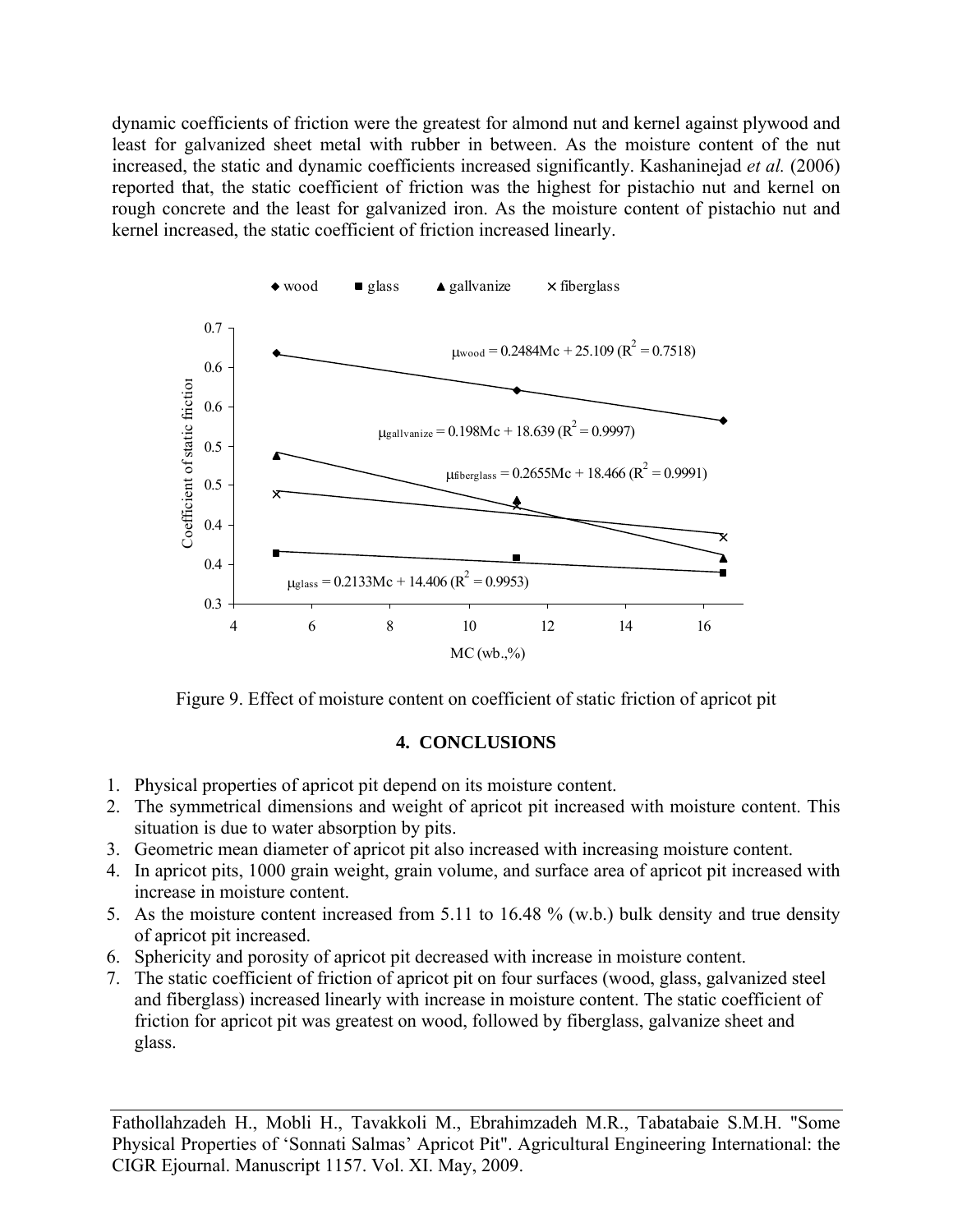This report provides information on physical properties and morphological data of apricot pits cv. 'Sonnati Salmas' for expanding the knowledge about this specie and providing useful data for its industrial processing.

### **5. REFERENCES**

- Agricultural Statistical Bulletin (ASB). 2008. Crop year 2005-2006. Ministry of Jihad-e-Agriculture of Iran.
- Aydin, C. 2003. Physical properties of almond nut and kernel. *Journal of Food Engineering*, 60, 315-320
- Baryeh, E.A. 2001. Physical properties of bambara groundnuts. *Journal of Food Engineering*, 47, 321-326
- Burgos, L., T. Berenguer and J. Egea. 1993. Self- and cross-compatibility among apricot cultivars. *HortScience*, 28, 148-150
- ÇaliŞir¸ S., T. Marakoğlu, H. Öğüt and O. Öztürk. 2005. Physical properties of rapeseed (*Brassica napus oleifera* L.). *Journal of Food Engineering*, 69(1), 61-66
- Deshpande, S.D., S. Bal and T.P. Ojha. 1993. Physical properties of soybean. *Journal of Agricultural Engineering Research*, 56, 89-98
- ElMasry, G., E. Moltó, J. Blasco and A. ElSayed. 2006. Influence of hot water treatment on some chemical and mechanical properties of potato. *Agricultural Engineering International: the CIGR EJournal*, 8, 05-013
- Fathollahzadeh, H., H. Mobli, B. Beheshti, A. Jafari and A.M. Borghei. 2008**.** Effect of moisture content on some physical properties of apricot kernel (c.v. Sonnati Salmas). *Agricultural Engineering International: the CIGR EJournal*, 10, 08-008
- Food and Agriculture Organization (FAO). 2008. Statistics, FAOstat.
- Gezer, I., H. Haciseferogullari and F. Demir. 2002. Some physical properties of Hacıhaliloğlu apricot pit and its kernel. *Journal of Food Engineering*, 56, 49-57
- Ghadge, P.N., P.R. Vairagar and K. Prasad. 2008. Physical properties of chick pea split (*Cicer arietinum* L.). *Agricultural Engineering International: the CIGR EJournal*, 9, 07-039
- Kashaninejad, M., A. Mortazavi, A. Safekordi and L.G. Tabil. 2006. Some physical properties of Pistachio (*Pistacia vera* L.) nuts and its kernel. *Journal of Food Engineering*, 72, 30-38
- Keramat Jahromi, M., A. Jafari, S. Rafiee, A.R. Keyhani, R. Mirasheh and S.S. Mohtasebi. 2007. Some physical properties of date fruit (cv. Lasht). *Agricultural Engineering International: the CIGR EJournal*, 8, 07-019
- Keramat Jahromi, M., S. Rafiee, R. Mirasheh, A. Jafari, S.S. Mohtasebi and M. Ghasemi Varnamkhasti. 2007. Mass and surface area modeling of bergamot *(Citrus medica)* fruit with some physical attributes. *Agricultural Engineering International: the CIGR EJournal*, 8, 07- 029
- Khazaei, J. and D. Mann. 2004. Effects of temperature and loading characteristics on mechanical and stress-relaxation properties of sea buckthorn berries. Part 1. Compression tests. *Agricultural Engineering International: the CIGR EJournal*, 6, 03-011
- Mamman, E., B. Umar and N. Aviara. 2005. Effect of moisture content and loading orientation on the mechanical properties of *Balanites Aegyptiaca* nuts. *Agricultural Engineering International: the CIGR EJournal*, 7, 04-015
- Mohsenin, N.N. 1970. Physical properties of plant and animal materials. Gordon Breach Science Publishers, New York.